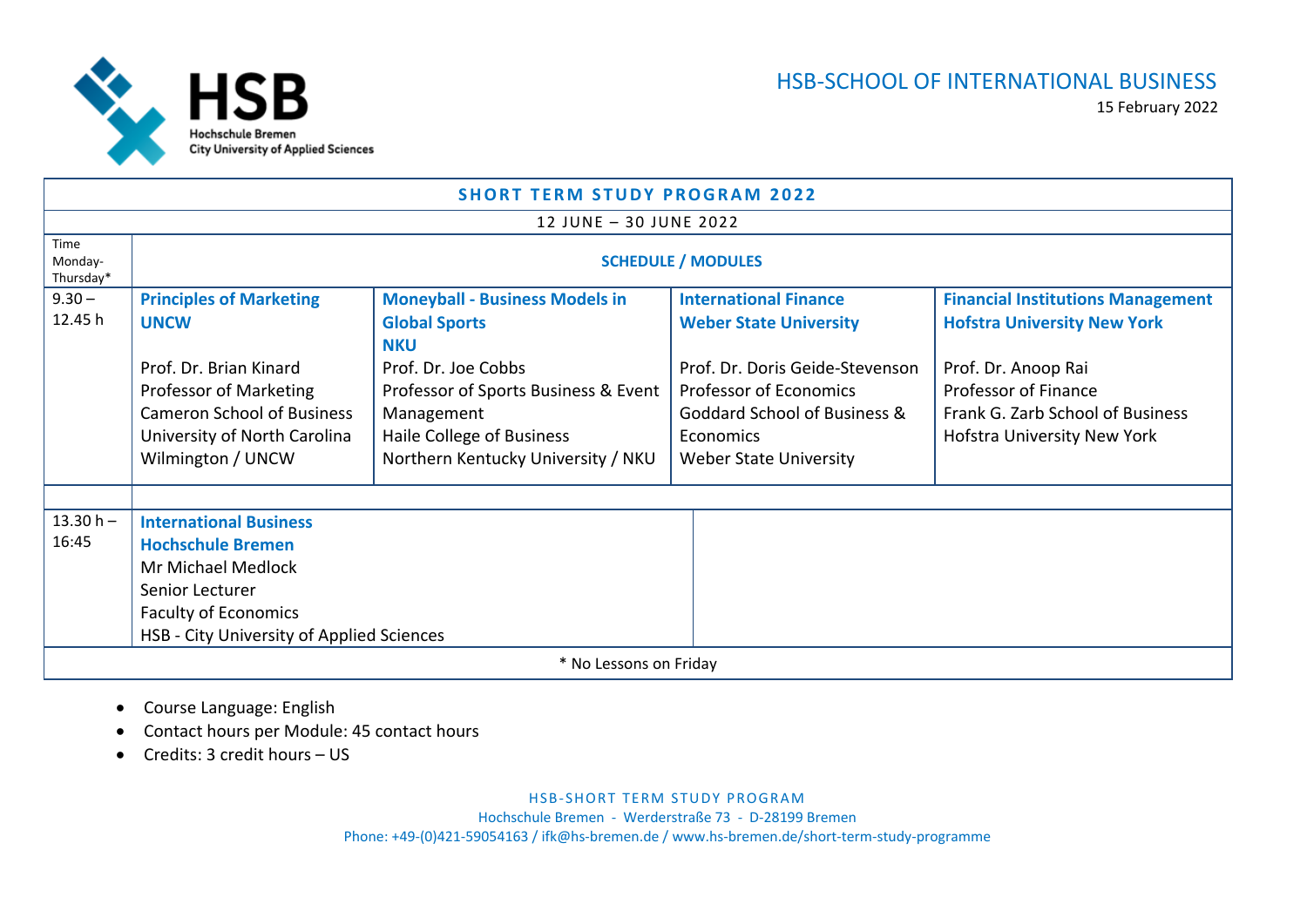## TIMETABLE

## **1st week**

| Time / CET             | Sunday<br>12.6.                 | <b>Monday</b><br>13.6.                                                                                                        | Tuesday<br>14.6.                                                                                                            | Wednesday<br>15.6.                                                                                                                                                 | Thursday<br>16.6.                                                                                                                                                  | Friday<br>17.6. | Saturday<br>18.6. | Sunday<br>19.6. |
|------------------------|---------------------------------|-------------------------------------------------------------------------------------------------------------------------------|-----------------------------------------------------------------------------------------------------------------------------|--------------------------------------------------------------------------------------------------------------------------------------------------------------------|--------------------------------------------------------------------------------------------------------------------------------------------------------------------|-----------------|-------------------|-----------------|
| $9.30 h -$<br>12.45 h  | Day<br><sub>of</sub><br>Arrival | 10.00 h -10.30 h<br><b>Welcome Ceremony</b><br>$10.30 h - 12.15 h$<br>Presentation of the Program<br>and Introductory Session | Principles of<br>Marketing<br>Moneyball<br>International<br>Finance<br>Financial<br>$\bullet$<br>Institutions<br>Management | Principles of<br>$\bullet$<br>Marketing<br>Moneyball<br>$\bullet$<br>International<br>$\bullet$<br>Finance<br>Financial<br>$\bullet$<br>Institutions<br>Management | Principles of<br>$\bullet$<br>Marketing<br>Moneyball<br>$\bullet$<br>International<br>$\bullet$<br>Finance<br>Financial<br>$\bullet$<br>Institutions<br>Management |                 |                   |                 |
| $13.30 h -$<br>16.45 h |                                 | $14.00 h - 16.15 h$<br><b>Guided City Tour</b>                                                                                | International<br><b>Business</b>                                                                                            | International<br>$\bullet$<br><b>Business</b>                                                                                                                      | International<br>$\bullet$<br><b>Business</b>                                                                                                                      |                 |                   |                 |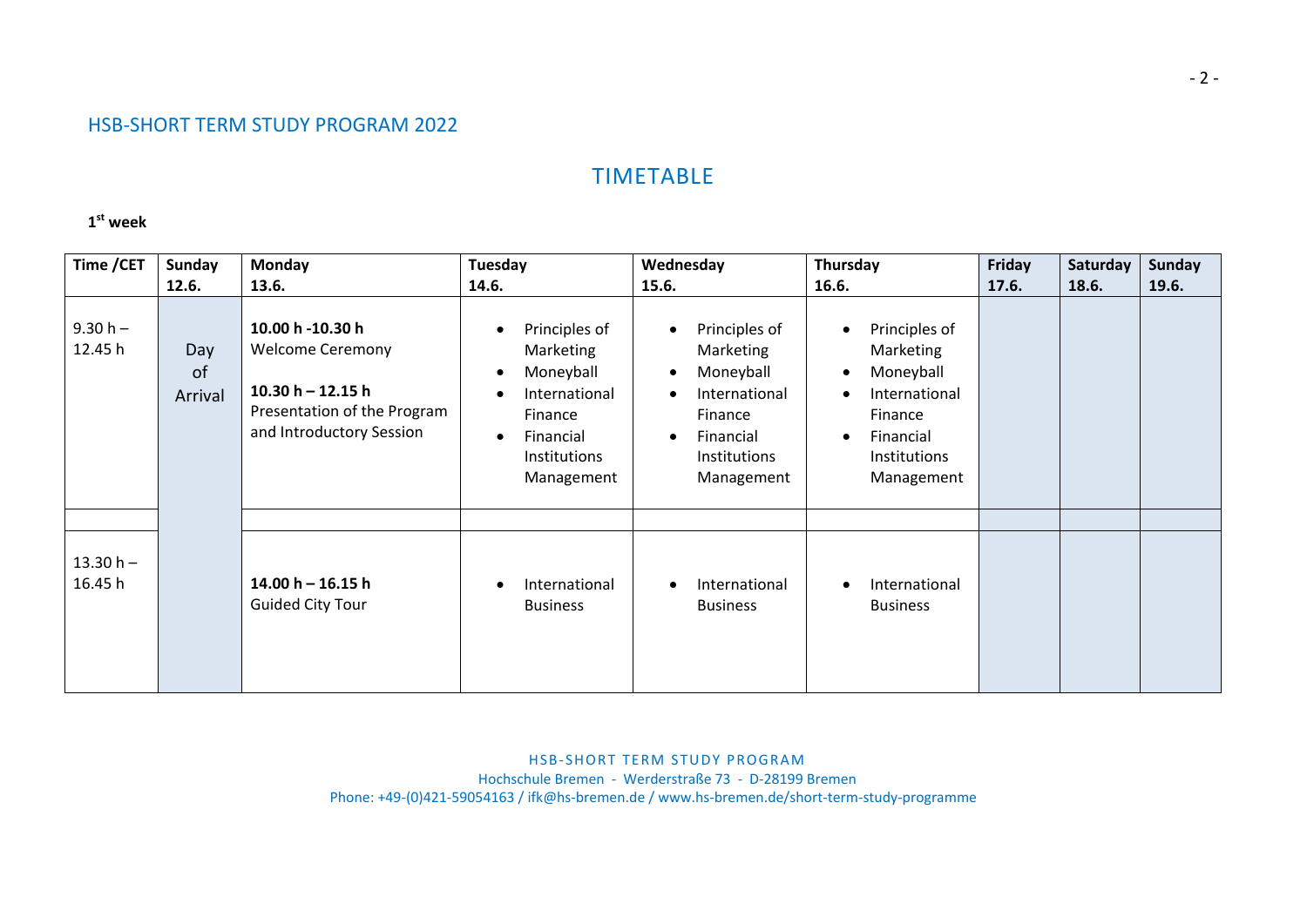## **2nd week**

| Time / CET             | Monday                                                                                                                                                       | Tuesday                                                                                                                                         | Wednesday                                                                                                                                                                 | Thursday                                                                                                       | Friday | Saturday | <b>Sunday</b> |
|------------------------|--------------------------------------------------------------------------------------------------------------------------------------------------------------|-------------------------------------------------------------------------------------------------------------------------------------------------|---------------------------------------------------------------------------------------------------------------------------------------------------------------------------|----------------------------------------------------------------------------------------------------------------|--------|----------|---------------|
|                        | 20.6.                                                                                                                                                        | 21.6.                                                                                                                                           | 22.6.                                                                                                                                                                     | 23.6.                                                                                                          | 24.6.  | 25.6.    | 26.6.         |
| $9.30 h -$<br>12.45 h  | Principles of<br>$\bullet$<br><b>Marketing</b><br>Moneyball<br>$\bullet$<br>International<br>Finance<br>Financial<br>$\bullet$<br>Institutions<br>Management | $9.00 - 12.45$ h<br>Principles of<br>Marketing<br>Moneyball<br>International<br>Finance<br>Financial<br>$\bullet$<br>Institutions<br>Management | $9.00 - 12.45$ h<br>Principles of<br>$\bullet$<br>Marketing<br>Moneyball<br>$\bullet$<br>International<br>Finance<br>Financial<br>$\bullet$<br>Institutions<br>Management | Principles of<br>Marketing<br>Moneyball<br>International<br>Finance<br>Financial<br>Institutions<br>Management |        |          |               |
| $13.30 h -$<br>16.45 h | International<br><b>Business</b>                                                                                                                             | $13.30 - 17.15$ h<br>International<br><b>Business</b>                                                                                           | $13.30 - 17.15$ h<br>International<br>$\bullet$<br><b>Business</b>                                                                                                        | International<br><b>Business</b>                                                                               |        |          |               |